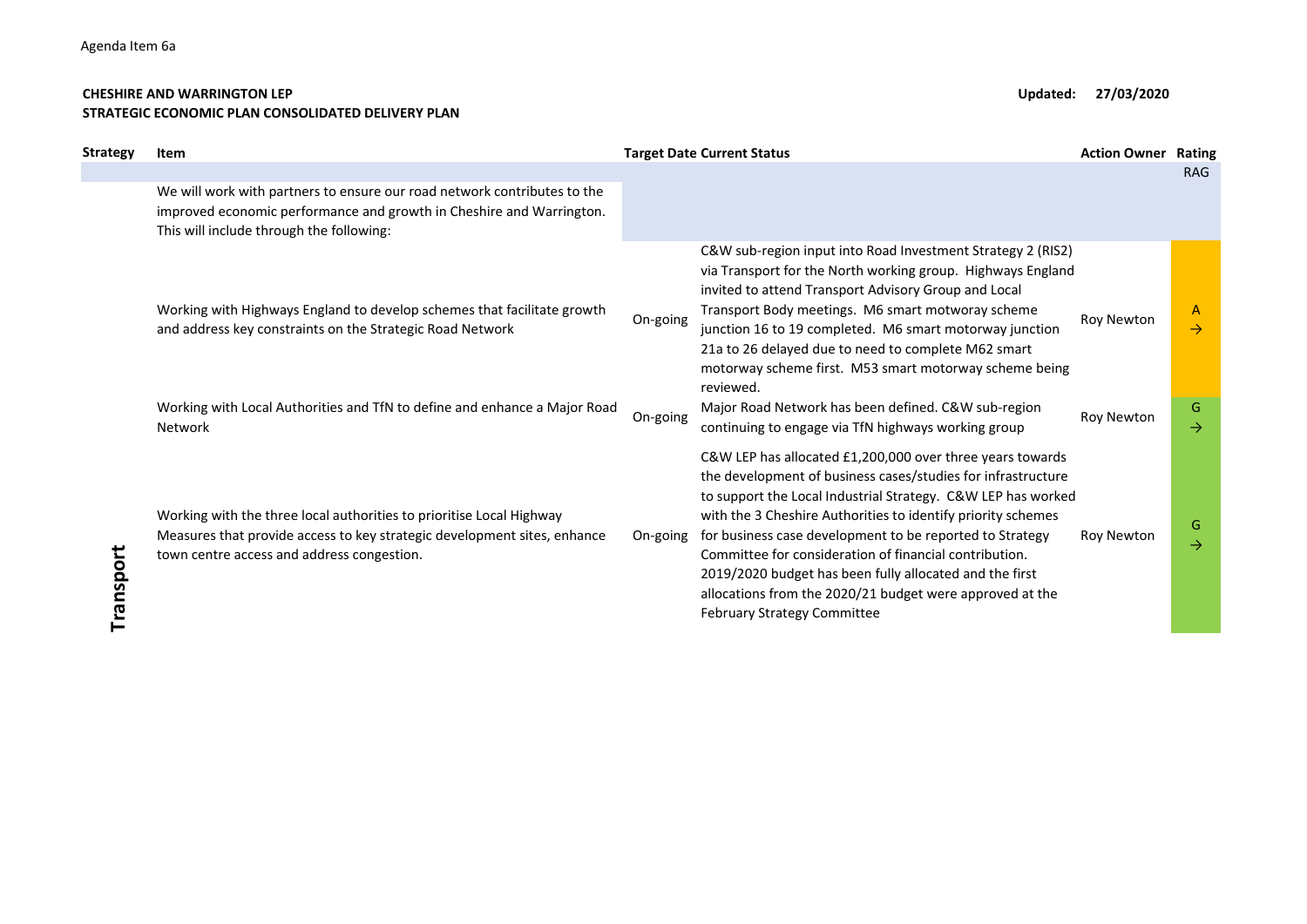| enda Item 6a          |                                                                                                                                                                                                                                                                                                                                                               |                                         |                                                                                                                                                                                                                                                                                                                                                                                                                                                                                                                                                                                                                                      |                   |                               |
|-----------------------|---------------------------------------------------------------------------------------------------------------------------------------------------------------------------------------------------------------------------------------------------------------------------------------------------------------------------------------------------------------|-----------------------------------------|--------------------------------------------------------------------------------------------------------------------------------------------------------------------------------------------------------------------------------------------------------------------------------------------------------------------------------------------------------------------------------------------------------------------------------------------------------------------------------------------------------------------------------------------------------------------------------------------------------------------------------------|-------------------|-------------------------------|
|                       | We will work with the rail industry to maximise the potential for rail to<br>contribute to economic development and performance, including in relation<br>to freight movements. This will include capitalising on the unique<br>opportunities for rail afforded by the arrival of HS2 at Crewe Hub and<br>development of the Northern Powerhouse Rail Network | On-going                                | Work continuing on Crewe Hub. Government has accepted<br>the concept of 5-7 HS2 trains per hour calling at Crewe and<br>Network Rail has designed a track and signalling layout to<br>accommodate these plus provide capacity for future<br>enhanced regional services into Crewe. Work on-going to<br>identify potential funding sources including a possible<br>Enterprise Zone to deliver an enhanced station.<br>The LEP has worked with regional and sub-regional partners<br>to identify rail enhancement aspirations and is currently<br>working with Network Rail to identify a practical sequencing<br>of these aspirations | <b>Roy Newton</b> | A<br>$\rightarrow$            |
|                       | We will collaborate with the bus industry in order to improve bus services<br>that support access to employment, education and services. We will work<br>with partners to ensure the bus network supports and is integrated with<br>growth                                                                                                                    | Q <sub>3</sub><br>2019-20<br>Q3 2020-21 | C&W LEP is currently working with the local authorities and<br>bus companies to develop a draft bus strategy. This work will<br>also include engaging with Merseytravel and Transport for<br>Greater Manchester.<br>A workshop was held with bus operators in December 2019<br>to identify key issues. Timing for delivery likely to be impacted<br>by emerging national bus strategy. Timescale revised to end<br>of Q3 2020-21                                                                                                                                                                                                     | <b>Roy Newton</b> | $\mathsf{A}$<br>$\rightarrow$ |
| Education<br>Skills & | A more coherent and 'outstanding' curriculum offer - an 'Institute of<br>Technology' for Cheshire and Warrington                                                                                                                                                                                                                                              | Q3<br>2019-20                           | Final sign off by Government on the Virtual Institute of<br>Technology has been received and contract signed. A Service<br>Level Agreement is being negotiated with the University of<br>Chester as accountable body for the programme. The<br>University is working with the LEP's Employers' Skills and<br>Q4 2019-20 Education Board to establish operational priorities - these<br>include a strong focus on digital and science, technology,<br>engineering and maths skills.                                                                                                                                                   | Pat Jackson       | A<br>$\overline{\mathcal{A}}$ |
| Clean Growth<br>œ     | Support for local implementation of the Nuclear Sector Deal which sets out<br>a secure long-term future for the nuclear industry locally and in the wider<br>area. This will also include identifying potential programmes to support<br>SMEs to enter the nuclear supply chain.                                                                              | Ongoing                                 | The LEP has been working with NAMRC, Cumbria LEP and<br>LEPs in the SW & SE of England to develop a business case for<br>a nuclear sector supply chain programme, as proposed in the<br>Nuclear Sector Deal. The revised business case has been<br>partially accepted by BEIS and work is now underway to<br>address any remaining issues                                                                                                                                                                                                                                                                                            | Andy Hulme        | $\mathsf{A}$<br>$\rightarrow$ |
|                       |                                                                                                                                                                                                                                                                                                                                                               |                                         |                                                                                                                                                                                                                                                                                                                                                                                                                                                                                                                                                                                                                                      |                   |                               |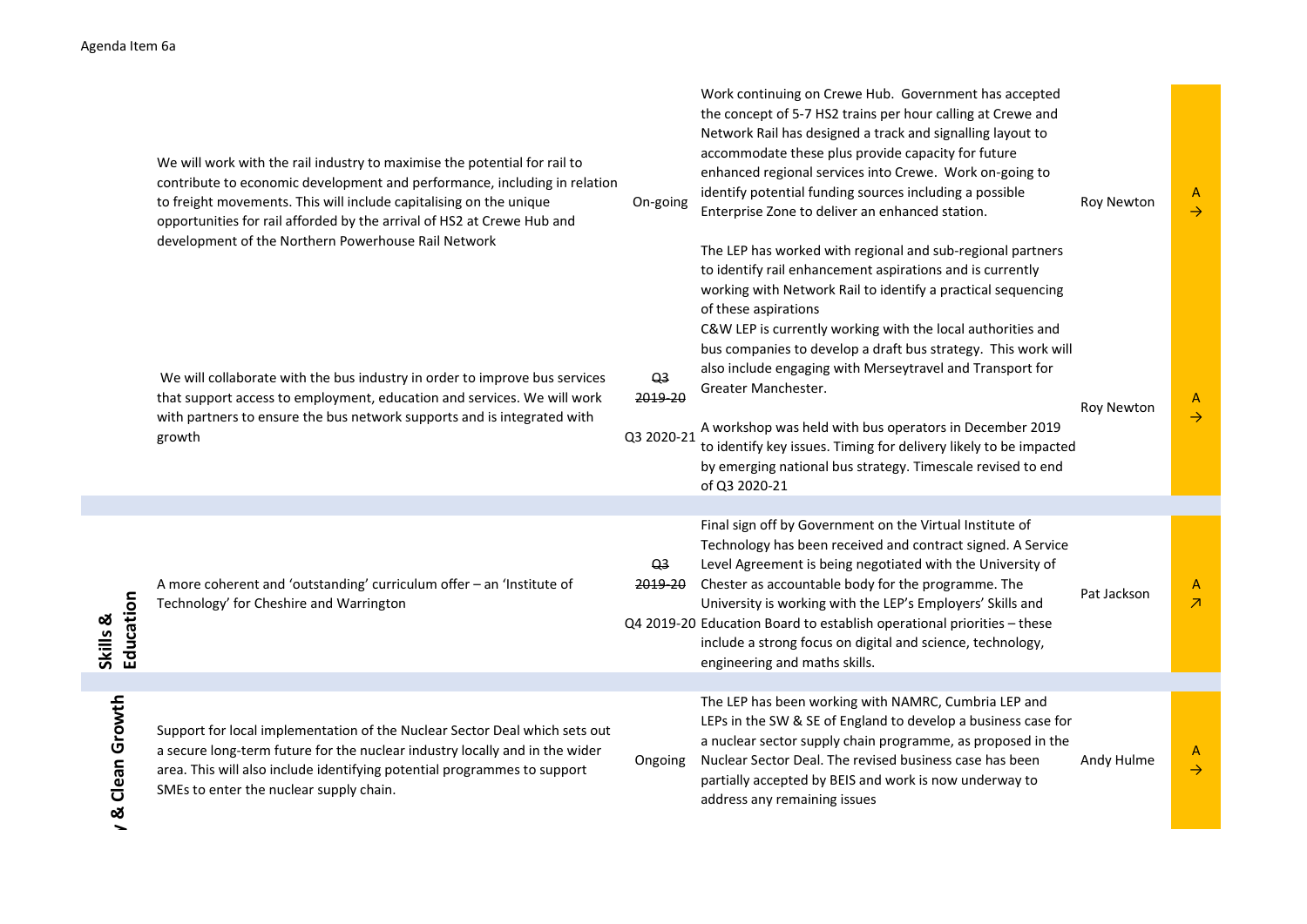The LEP will engage key partners to evaluate options for developing an Electric Vehicle charging point network, centred initially on the Cheshire Science Corridor. Where feasible and viable, projects developed using LEP funds will be expected to achieve an above average level of energy efficiency and sustainability

| da Item 6a    |                                                                                                                                                                                                                                                                                                                                                                                                                                                                                                                     |                           |                                                                                                                                                                                                                                                                                                                                                                                                                                                                                                                                                           |            |                    |
|---------------|---------------------------------------------------------------------------------------------------------------------------------------------------------------------------------------------------------------------------------------------------------------------------------------------------------------------------------------------------------------------------------------------------------------------------------------------------------------------------------------------------------------------|---------------------------|-----------------------------------------------------------------------------------------------------------------------------------------------------------------------------------------------------------------------------------------------------------------------------------------------------------------------------------------------------------------------------------------------------------------------------------------------------------------------------------------------------------------------------------------------------------|------------|--------------------|
| <b>Energy</b> | The LEP will provide a 'critical friend' role to existing industry forums and<br>encourage greater cooperation and joint working between these groups to<br>develop a strong, consistent narrative on the expertise and potential for the<br>Cheshire and Warrington energy sector to help Government address the<br>challenge of Affordable Energy and Clean Growth. This narrative will also<br>highlight the opportunities and benefits of collaboration across boundaries<br>and borders on key energy projects | Ongoing                   | The LEP has been engaging with the Cheshire Energy Hub in<br>the development of its high level messaging and also to a<br>degree with the North West Nuclear Forum based at<br>Birchwood. Officers have also been heavily involved in the<br>devlopment of an industry-supported cross border Energy<br>and Clean Growth prospectus which was originally scheduled<br>for publication in September 2019 but will now be launched<br>at teh MDA Board once the Coronavirus situation has eased.<br>LEP has to date contributed £30k towards development of | Andy Hulme | G<br>$\rightarrow$ |
|               | Support to develop the concept of the Cheshire Energy Innovation District.<br>This includes developing phased proposals for early intervention for energy-<br>intensive industries in Ellesmere Port.                                                                                                                                                                                                                                                                                                               | Q <sub>2</sub><br>2020-21 | the Strategic Outline Business Case, as part of a wider<br>Innovate UK-funded project (E-Port Smart Energy). Further<br>funding has been secured for an Industrial Decarbonisation<br>Roadmap and the Innovation District is a central feature in<br>the LIS                                                                                                                                                                                                                                                                                              | Andy Hulme | G<br>→             |
|               | Working with colleagues in Liverpool City Region and Greater Manchester<br>LEPs to support development of industry-led proposals for utilisation and<br>distribution of hydrogen as an alternative fuel for industrial and domestic<br>use                                                                                                                                                                                                                                                                          | Q <sub>2</sub><br>2020-21 | LEP officers have been actively engaging with Liverpool City<br>Region (via Halton Council) as well as industry (North West<br>Hydrogen Alliance and North West Business Leadership<br>Team) to promote the opportunity for hydrogen as part of<br>the wider energy mix and as a key component in the work to<br>develop a low / zero carbon industrial cluster.                                                                                                                                                                                          | Andy Hulme | G<br>$\rightarrow$ |
|               | Support for the development of proposals for district heat networks,<br>including the potential for geothermal heating linked to the Crewe<br>Masterplan. It will also work with local authority partners and house<br>builders to promote district heating networks in new housing schemes and<br>look at other opportunities to tackle fuel poverty as part of our inclusive<br>growth agenda                                                                                                                     | Q4<br>2020-21             | District Heating Networks will be eligible for the LEP's Low<br>Carbon Energy Innovation Fund.                                                                                                                                                                                                                                                                                                                                                                                                                                                            | Andy Hulme | G<br>$\rightarrow$ |
|               | The LEP will look to increase its engagement with key national energy<br>innovation assets including the Energy Systems Catapult, Nuclear Advanced<br>Manufacturing Research Centre and the Advanced Propulsion Centre. We<br>will also explore with Government opportunities to establish further centres<br>of energy-related excellence within Cheshire and Warrington.                                                                                                                                          | Q4<br>2020-21             | Initial thinking undertaken as part of the development of the<br>LIS. This includes the potential for developing a Nuclear<br>Technology Catalyst at Birchwood                                                                                                                                                                                                                                                                                                                                                                                            | Andy Hulme | G<br>→             |
|               | The LEP will engage key partners to evaluate options for developing an<br>Electric Vehicle charging point network, centred initially on the Cheshire<br>Science Corridor. Where feasible and viable, projects developed using LEP<br>funds will be expected to achieve an above average level of energy<br>المتنازلها والمرافد والمستردون الواقد والموارد                                                                                                                                                           | Q4<br>2020-21             | Initial conversations held with SP Energy Networks about the<br>roll out if their Zero Carbon Communities initiative to<br>Cheshire and Warrington                                                                                                                                                                                                                                                                                                                                                                                                        | Andy Hulme | G<br>$\rightarrow$ |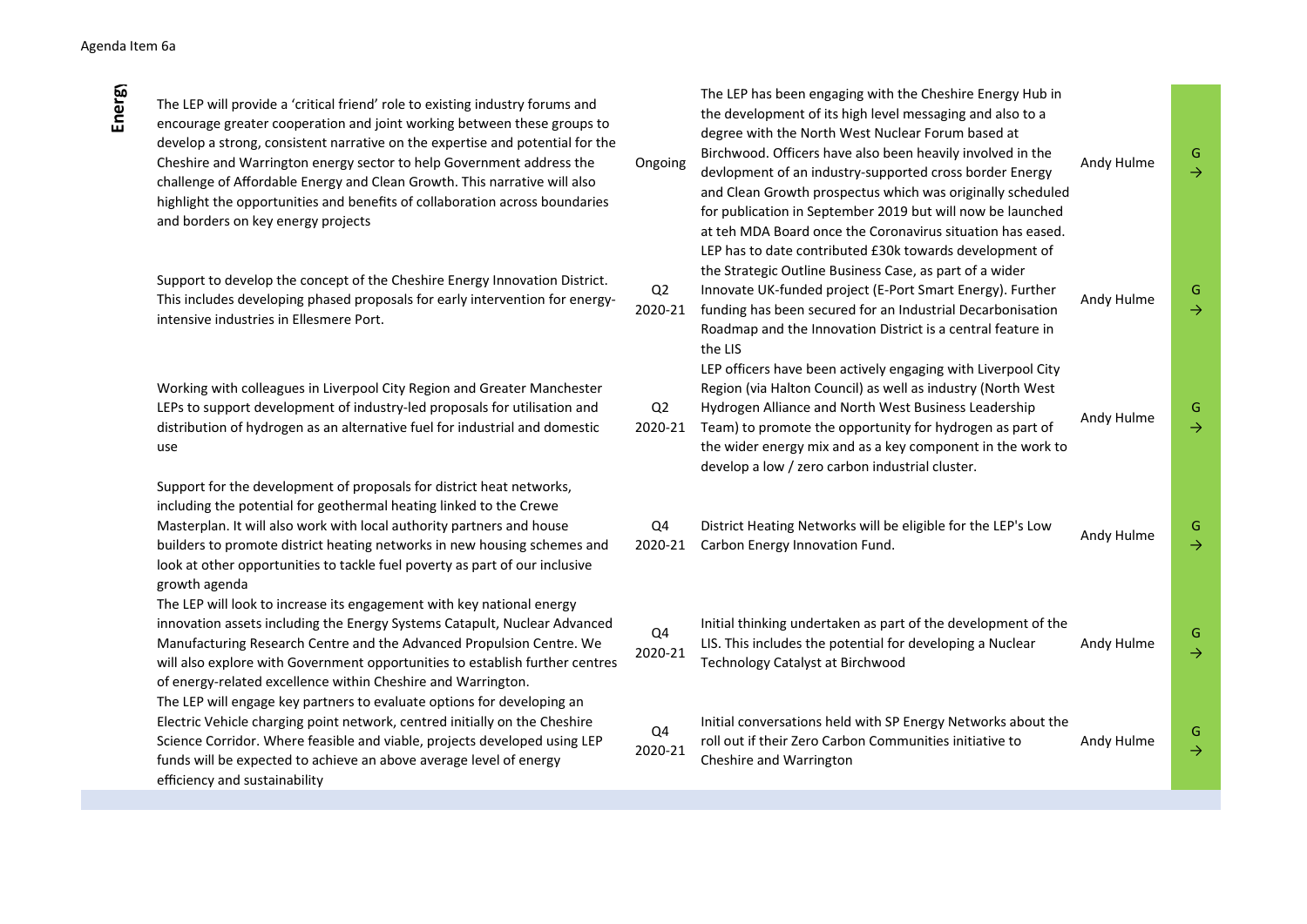| <b>Quality of Place</b> | During 2019 we will work with partners to develop proposals for creation of<br>a programme to enhance our cultural and leisure offer, including sporting<br>activities and promotion of active lifestyles, and examine potential sources<br>of funding to deliver                                                                     | Q <sub>2</sub><br>2019-20<br>Q2 2020-21 | LEP has been supporting Marketing Cheshire and other<br>partners on their 'Cultural Destinations' project (part-funded<br>by Arts Council England). The project is examining existing<br>audiences and market potential for cultural and leisure<br>activities to drive economic growth. Brief currently being<br>developed to procure external consultancy support for the<br>production of a Cultural Strategy for the sub-region. | Andy Hulme /<br>Mark Livesey | A<br>$\rightarrow$            |
|-------------------------|---------------------------------------------------------------------------------------------------------------------------------------------------------------------------------------------------------------------------------------------------------------------------------------------------------------------------------------|-----------------------------------------|--------------------------------------------------------------------------------------------------------------------------------------------------------------------------------------------------------------------------------------------------------------------------------------------------------------------------------------------------------------------------------------------------------------------------------------|------------------------------|-------------------------------|
|                         | During 2019/20 the LEP will, in collaboration with the Cheshire and<br>Warrington Local Nature Partnership, review the implications of the<br>Government's new 25-year Environment Plan for the sub-region. This will<br>include developing proposals by September 2019 for establishing a Natural<br>Capital Plan for the sub-region | Q <sub>3</sub><br>2019-20               | Underway. Working with Mersey Forest and LA partners (plus<br>Local nature Partnership) proposals for a Natural Capital<br>Audit to be finalised by Q2-Q3, 2019-20 for procurement Q3-<br>Q4, 2019-20<br>Q4 2019-20 Deadline for submission of tenders extended by one week to<br>6th April due to disruption caused by Coronavirus                                                                                                  | Andy Hulme                   | A<br>$\overline{\mathcal{A}}$ |
|                         |                                                                                                                                                                                                                                                                                                                                       |                                         |                                                                                                                                                                                                                                                                                                                                                                                                                                      |                              |                               |
| Housing                 | Identifying a clear portfolio of investment opportunities where there is scale<br>and scope for growth (i.e. the Crewe proposition and Warrington town<br>centre) and being clear about what role the private sector can play                                                                                                         | Q <sub>2</sub><br>2020-21               | Draft sub regional investment pipelinehas been completed<br>and was reviewed and supported by the Sub Regional<br>Housing Board at its meeting in February 2020                                                                                                                                                                                                                                                                      | Andy Farrall                 | G<br>$\rightarrow$            |
|                         | Acting as a local 'signpost' for government development finance for housing<br>to increase take-up and its application to the type of products and places<br>that we recognise to be important                                                                                                                                        | Q2<br>2020-21                           | Work underway between the LEP and Local Authorities to<br>develop mechanisms for raising the profile for housing<br>opportunities and associated support programmes for<br>developers                                                                                                                                                                                                                                                | Andy Farrall                 | G<br>$\rightarrow$            |
|                         | Work with Homes England and Local Authority partners to review the ability<br>to provide dedicated capacity to intervene on the ground to release or<br>accelerate housing developments in a Brownfield setting                                                                                                                       | Q <sub>2</sub><br>2019-20               | Sub Regional Housing Board has been established and met<br>has now met twice. A series of initial priority actions have<br>been identified and work is underway to progress these<br>including development of proposals for a series of pathfinder<br>projects in conjunction with Homes England                                                                                                                                     | Andy Farrall                 | G<br>$\rightarrow$            |
|                         | Considering whether there are opportunities to create new vehicles<br>focusing on housing or to adapt and expand the role of others within these<br>areas to lever-in private (and public) sector funding.                                                                                                                            | <b>TBC</b>                              | This work will be directed by the new Sub Regional Housing<br>Board - timescales to be agreed                                                                                                                                                                                                                                                                                                                                        | Andy Farrall                 | G<br>$\rightarrow$            |
|                         |                                                                                                                                                                                                                                                                                                                                       |                                         |                                                                                                                                                                                                                                                                                                                                                                                                                                      |                              |                               |
|                         | Supporting ongoing development of the Cheshire Science Corridor including<br>marketing and investment propositions and an investment plan for the<br><b>Science Corridor EZ</b>                                                                                                                                                       | Q4<br>2019-20                           | Updating of the Marketing and Investment propositions is<br>behind schedule, pending the wider LEP place marketing<br>exercise currently underway. £30m investment pipeline is in<br>place covering 13 projects. This will be converted into a<br>sequenced investment plan by Q4, 2019-20.<br>A Future Directions paper has been prepared for<br>consideration by the EZ Board.                                                     | John Adlen                   | G<br>$\rightarrow$            |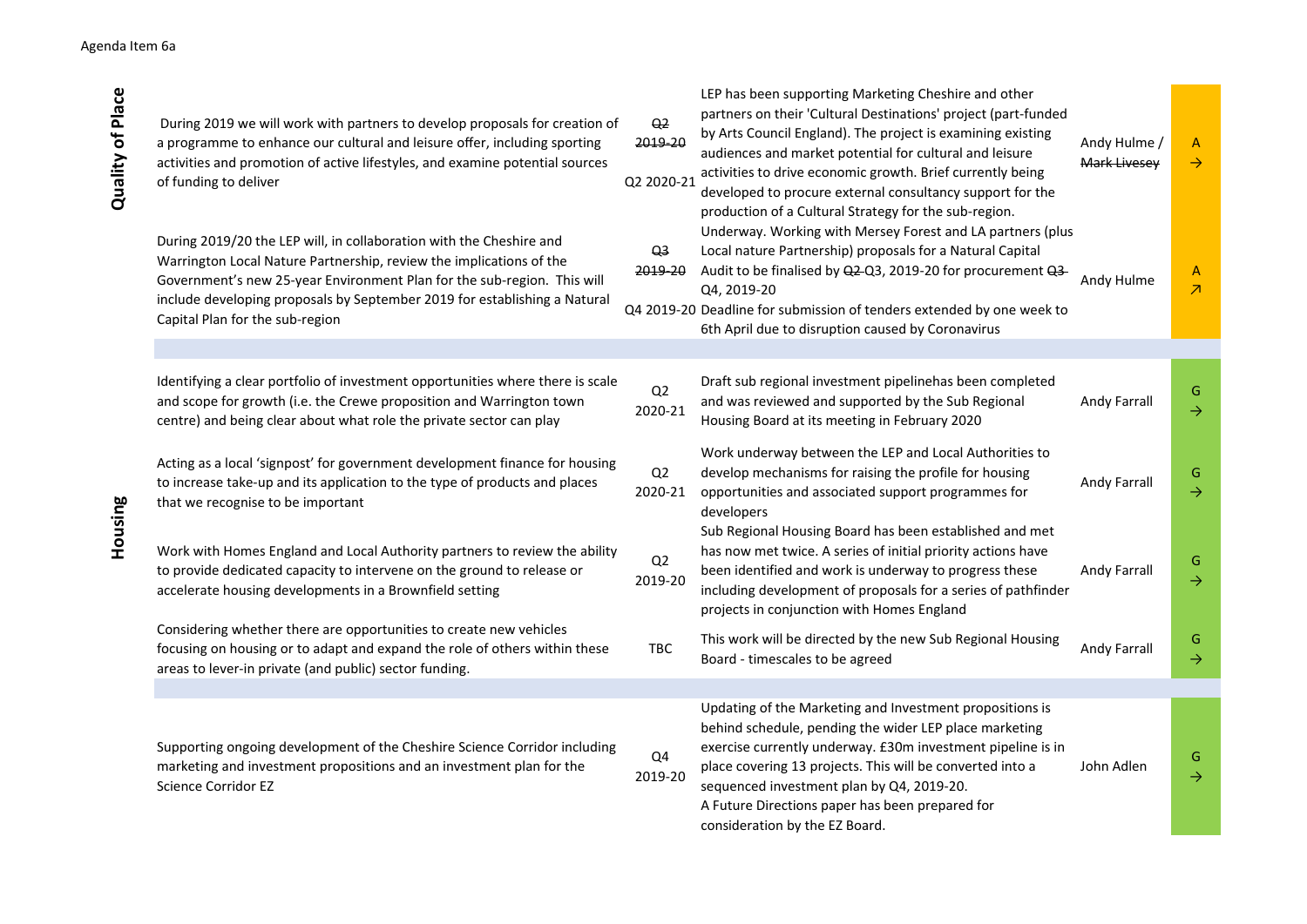The LEP will build better relationships with relevant regional and national assets (such as the Catapult Network) and innovation agencies to help better connect businesses to the resources and expertise available through those assets. Q4 2019-20 Innovate UK plus other key innovation agencies in order to Delayed to fully understand the support available and appropriate routes / John Adlen Q2 2020-21 for sign posting to that support Conversations initiated between the Growth Hub and Andy Devaney A  $\rightarrow$ Linked to the development of a Local Industrial Strategy, develop a finergrain understanding of our business base, sectoral strengths within science and innovation and the opportunities for smart specialisation  $Q<sub>3</sub>$ 2019-20 Delayed to Q2 2020-21 Initial conversations have taken place in respect of Life Sciences. Other sectors to be reviewed and agreed. Advised January 2020 that Transport for the North is commissioning work into northern innovation systems to support the refresh of the Independent Economic Review. Andy Hulme / John Adlen G ↘ Understand the opportunities for collaboration and cooperation with other parts of the UK and internationally linked to our specific areas of strength Q4 2019-20 Delayed to Q2 2020-21 Some level of understanding has been developed through the LEP's involvement in a number of Science and Innovation Audits and with the northern LEP's Innovation Group. The Local Industrial Strategy process is seen as a potential vehicle Andy Hulme for supporting closer collaboration between LEPs on science and innovation and an initial workshop to this end was held in Leeds on June 2019. ↘ Engaging and shaping the Made Smarter NW Pilot to support SMEs to innovate through adoption of digital practices and processes including securing appropriate sector-level engagement in the mentoring process for SMEs **Ongoing** LEP was fully engaged with the development of the Business Case and launch of the NW Made Smarter Pilot (launched January 2019). This is being actively promoted through the Growth Hub and as of December 2019 113 Cheshire and Warrington companies have engaged with the programme, with six having projects developed and signed off (potentially creating 40 new and upskilled jobs and two student placements). Andy Devaney <sup>G</sup>  $\rightarrow$ Consider how to replace current ESIF for innovation post-2020 including influencing the shape and priorities for the UK Shared Prosperity Fund Q4 2019-20 Still unclear when the HMG consultation on UK Shared Prosperity Fund will be launched. A ↘ Supporting the development of strong clusters focussed initially on energy and life sciences, including identification of options for resourcing development of the sub-region's science and innovation 'ecosystem'  $O<sub>4</sub>$ 2020-21 Initial thinking undertaken as part of the work to develop the Andy Hulme / Ideas chapter of the LIS John Adlen G  $\rightarrow$ The LEP will commission support to develop a Digital Infrastructure Plan,  $Q<sub>2</sub>$ Growth Directors held a workshop on 5th December to scope Eart of the the state of the state sector and the state of the state of the state of the state of the state of the state of the state of the state of the state of the state of the state of the state of the state of the s

2019-20  $O<sub>4</sub>$ 2020 out requirements in developing a digital infrastructure plan. Roy Newton / Consultants have been selected to undertake development of Andy Hulme the DIP and an inception meeting is scheduled for 2/4/2020 G

which will, by July 2020, set out the current digital infrastructure position for the sub-region, consider the digital infrastructure needs to support a "£50 billion economy", create smart and connected places and at the steps required to maximise digital connectivity to support economic growth.